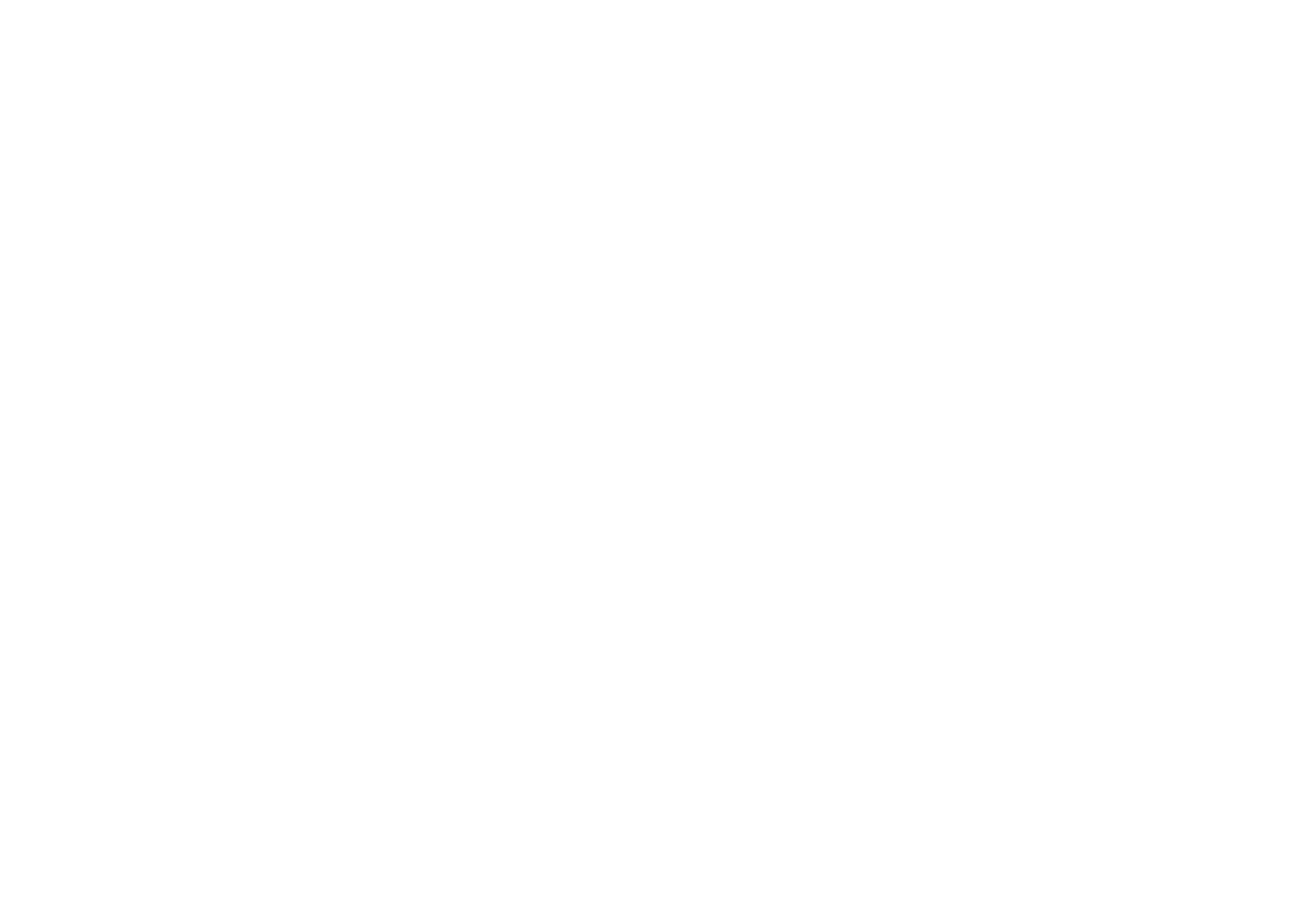## **Contents**

| Contradictions in the Reasoning 5                                            |  |  |  |  |  |  |  |
|------------------------------------------------------------------------------|--|--|--|--|--|--|--|
| The Impossibility of the Ideal 5                                             |  |  |  |  |  |  |  |
|                                                                              |  |  |  |  |  |  |  |
| The Effect of the Ideal $\ldots \ldots \ldots \ldots \ldots \ldots \ldots$ 9 |  |  |  |  |  |  |  |
| Uses and Alternatives to the Ideal 10                                        |  |  |  |  |  |  |  |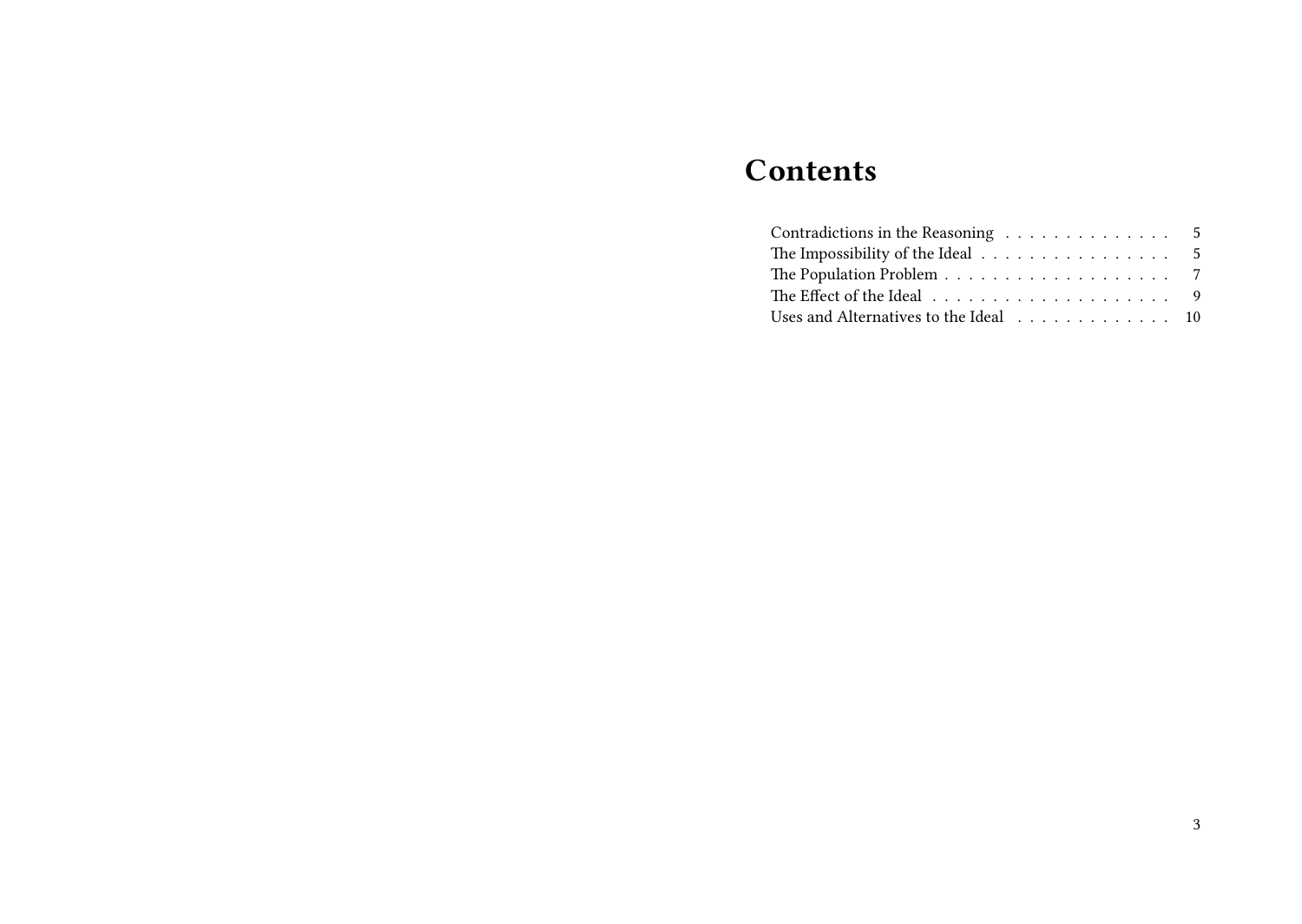rejection of the idea that our central human problems can be improved upon, as well as a conviction that almost all of our attempts at improvement have only worsened the situation.

This kind of nihilistic thinking — there are many versions may not seem like it could contain a lot of revolutionary potential, but history contains several major counter-examples. For example, many of the individuals the fundamentalist Islamic movement appeals to are less interested in Islam and more interested in its project of negation and sacrifice. The Nazis, too, coopted several surging nihilist and anti-civilization impulses to fuel their rise to power. To a lesser extent, anarchist and communist forces did the same in their various revolutions. And today, some of the most powerful social forces could be characterized as nihilistic ones, including, for example, the various major ways 4chan has influenced American society in particular. Although these impulses do not prop up the nomadic hunter/gatherer way of life as an ideal, and certainly not as a model society, they possess the willingness to dispose of civilization wholesale in the way that Kaczynski suggests will be necessary for effective revolutionary action. There is no reason to wall ourselves off from these forces by adopting an NHG ideal.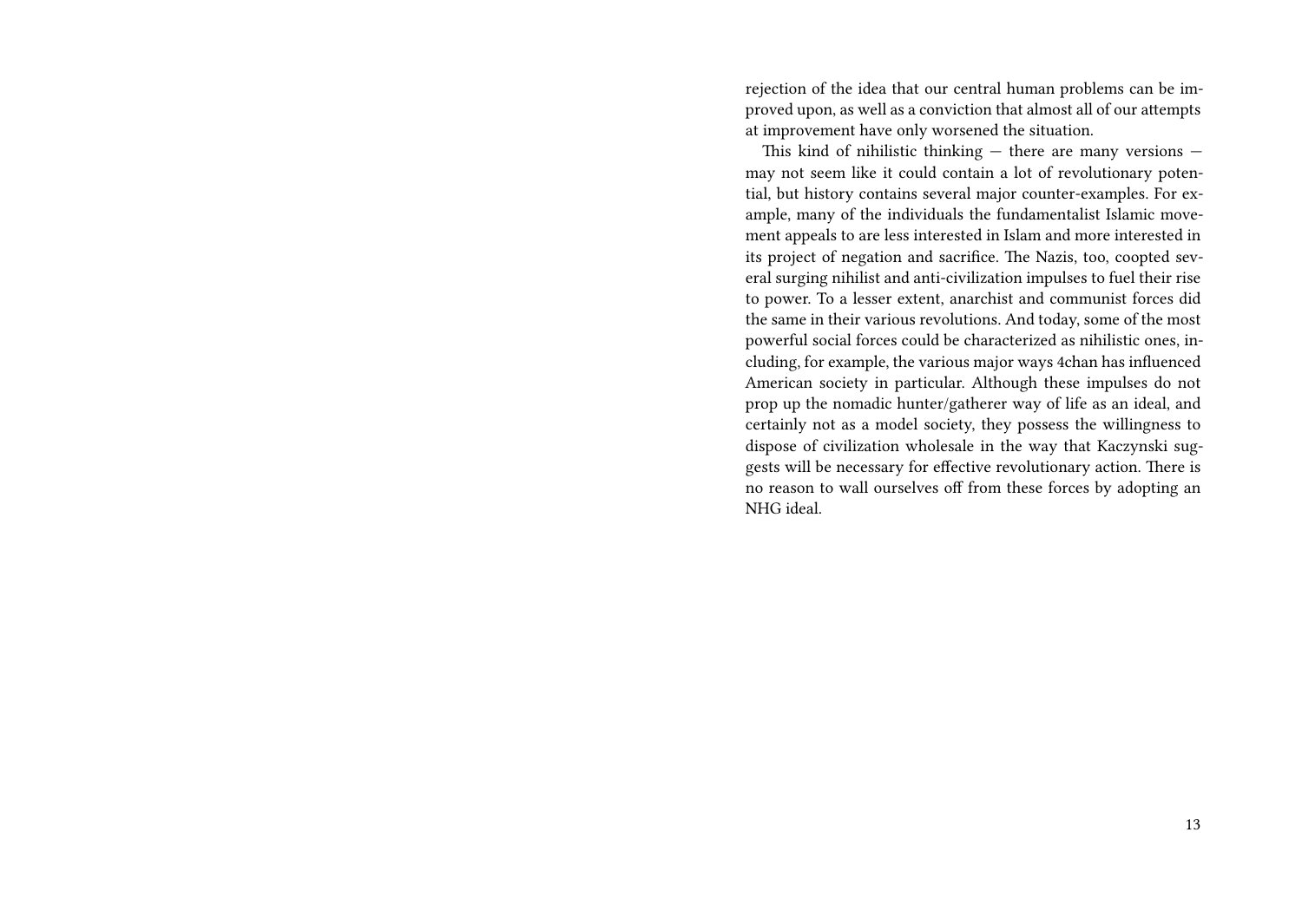possible or probably result that one will not succeed in eliminating the system at all. If the system breaks down, what will happen to art museums with their priceless paintings and statues? Or to the great libraries with their vast stores of books? Who will take care of the artworks and books when there are no organizations large enough and rich enough to hire curators and librarians, as well as policement to prevent looting and vandalism? And what about the educational system? Without an organized system of education, children will grow up uncultured and perhaps illiterate. Clearly, anyone who feels it is important to preserve human cultural achievements up to the 17th century will be very reluctant to see a complete breakdown of the system, hence will look for a compromise solution and will not take the frankly reckless measures that are necessary to knock our society off its present technological-determined course of development. Hence, only those can be effective revolutionaries who are prepared to dispense with the achievements of civilization.

But this is more a concern about values than a concern about ideals, and it requires no model society. There have, in fact, been many anti-civilization impulses that did not see hunter/gatherers as particularly model examples of human life. For example, some pessimistic philosophers believe that human life is inherently painful and perhaps a product of some irreversible evolutionary mistake, like consciousness. This kind of thinking argues that even NHGs had the problems that lead pessimistic and nihilistic philosophers to reject the project of civilization, which they view as a futile attempt to escape the facts of human existence. In other words, to these philosophers NHGs are not an ideal; they are just an inevitability. Their rejection of the civilizing project stems from their

#### **Contradictions in the Reasoning**

Ted Kaczynski (TK) suggests a nomadic hunter/gatherer (NHG) ideal, because, he claims, a movement needs a positive ideal as much as it needs an enemy. On the other hand, he says that it would be impossible to control post-collapse conditions and in fact imagines that agriculture will inevitably arise where the soil and climate are suitable for it. "No ideology," he writes, "will persuade people to starve when they can feed themselves by planting crops." He also repeatedly states that revolutions have only ever succeeded at destroying or conquering their target society, never implementing their ideal society (see ISAIF, paragraph 182). Therefore, the object of anti-industrial revolutionaries should only be "the elimination of modern technology." Otherwise, they might be tempted to use the techno-industrial system to implement their ideal, and, if history is any indication, they will fail.

These two considerations make the NHG ideal seem rather useless. What could be the purpose of it if nothing about it has practical applications?

## **The Impossibility of the Ideal**

Advocating NHG society as an ideal seems kind of silly when few, if any, could do anything to seriously approach it. Suppose a hypothetical situation in which a small group of individuals form a band that escapes civilization for one of the remaining wilderness areas.

(a) What would they do when people get sick? While it is true that NHGs before colonization were relatively free of infectious disease, nowadays, after colonization, that doesn't matter. The hypothetical band would have to use industrial medical infrastructure to deal with these kinds of illnesses. Traditional medicine is no alternative, not only because it cannot deal with some of the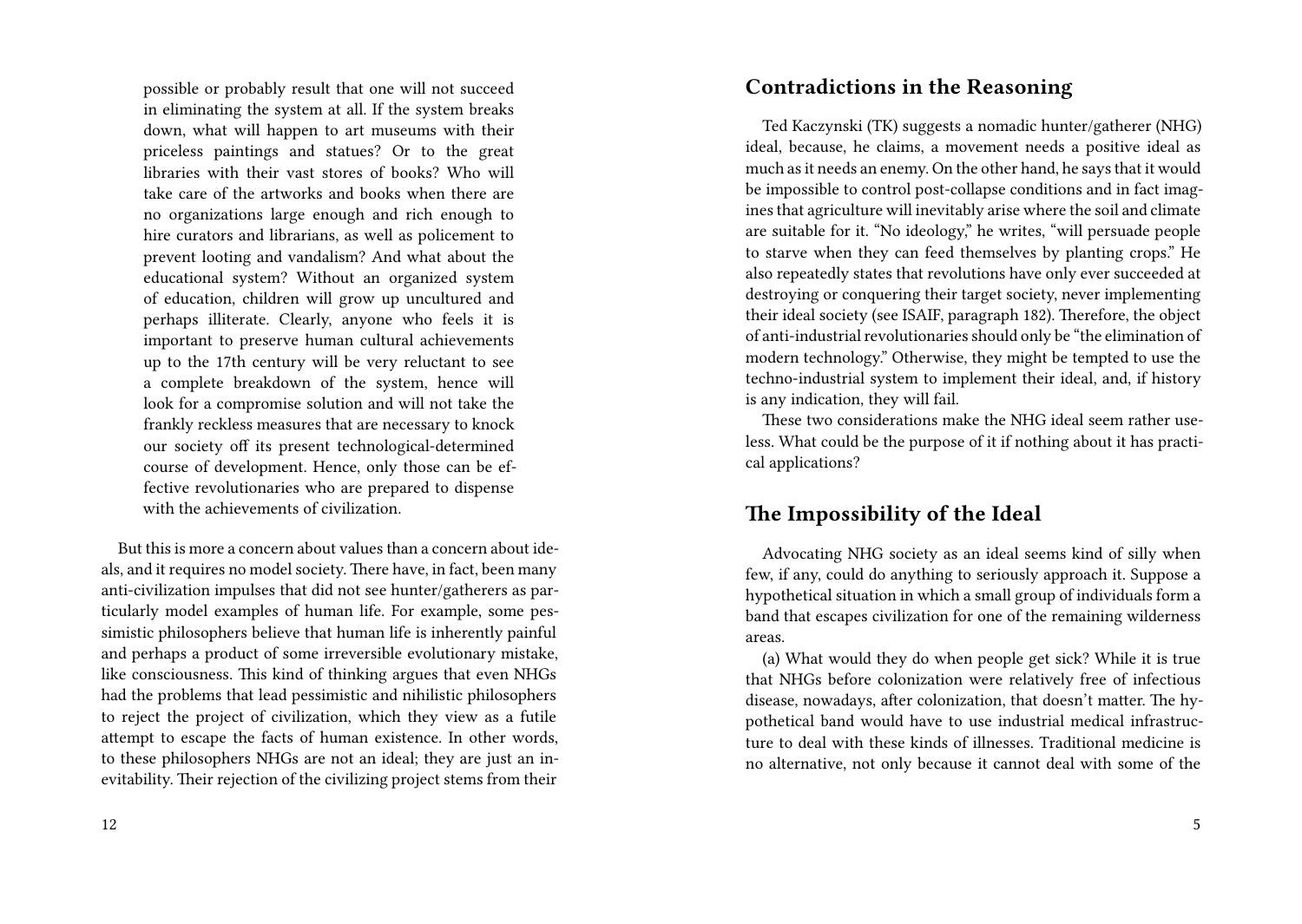health problems modern people face, but also because most of the localized knowledge of traditional medicine has been lost in nowindustrial nations. One could imagine this hypothetical band doing research to reclaim some of the remaining knowledge, but all they would have are scraps isolated from a system of knowledge that largely works as one unit, and that was the result of *collective* wisdom accumulated over a great period of time. Furthermore, these traditional medical systems involved some degree of specialization of labor, along gendered lines and in regards to "medicine men" and the like, and that kind of community dynamic takes a while to function properly.

Furthermore, a huge amount of traditional medicine was *preventative* and relied on active lifestyles, healthy environments, and good nutrition to combat the majority of the illnesses that would be encountered. Wilderness areas that remain do not usually suffice. Many of them are wildernesses precisely because humans could not inhabit them, and environmental degradation in areas that could once support humans now make those areas unsuitable for more than just a small group. Pollution in the air, water, soil, and food chain would also affect the ability of the hypothetical group to have good nutrition, which is a primary determinant of good health. Even present-day indigenous people are having difficulty supporting themselves because of environmental degradation.

If the hypothetical group needs to go to hospitals for sufficient medical care, it will also need IDs, birth certificates, the ability to follow civilized manners and mores, etc. This significantly reduces their ability to implement the NHG ideal.

(b) Where would they find people to marry and have children with? Humans need other humans, and other humans are in civilization, which has a monopoly on social life as much as it has a monopoly on land or the use of force.

(c) How would they deal with the legal system, its police forces and its property laws? Presumably this hypothetical group would

that "everything *essential* in human development occurred in primeval times… Man probably hasn't changed much more in these years." And Rousseau, of course, famously used primitive life as a central pillar of his social critiques.

The second reason knowledge of NHG societies is useful is that it demonstrates one of the many possibilities for human life that are cut off completely by the continued progress of the technological system. I do not think we should advocate any model of society, both because we cannot be sure enough of our own knowledge to do so, and because advocacy will always lose to material conditions, which create the most basic and powerful incentives that determine the shape of a society. Instead of advocating a model society, then, it is wiser and more convincing to talk of various possible modes of life that would be in grasp if the stumbling block of the world technological system did not exist. This takes into account the diversity of the responses people have to the world social system; instead of seeking to homogenize those responses, all Kaczynski's revolutionaries have to do is point out their common enemy. Muslims in Middle Eastern society are probably not going to embrace a pagan society as an ideal; neither are Christian fundamentalist cults in the U.S. Individuals who grew up in farmlands are not going to buy a critique of agriculture. But all of these groups cannot realize their desires precisely because of the stronghold of the world technological system.

That is not to say that the main leaders of Kaczynski's revolution could afford to be lax about their anti-civilization *values*, regardless of their practical course of action. As he points out in a letter to Professor David Skrbina:

… if one takes the position that certain appurtenances of civilization must be saved, e.g., cultural achievements up to the 17th century, then one will be tempted to make compromises when it comes to eliminating the technoindustrial system, with the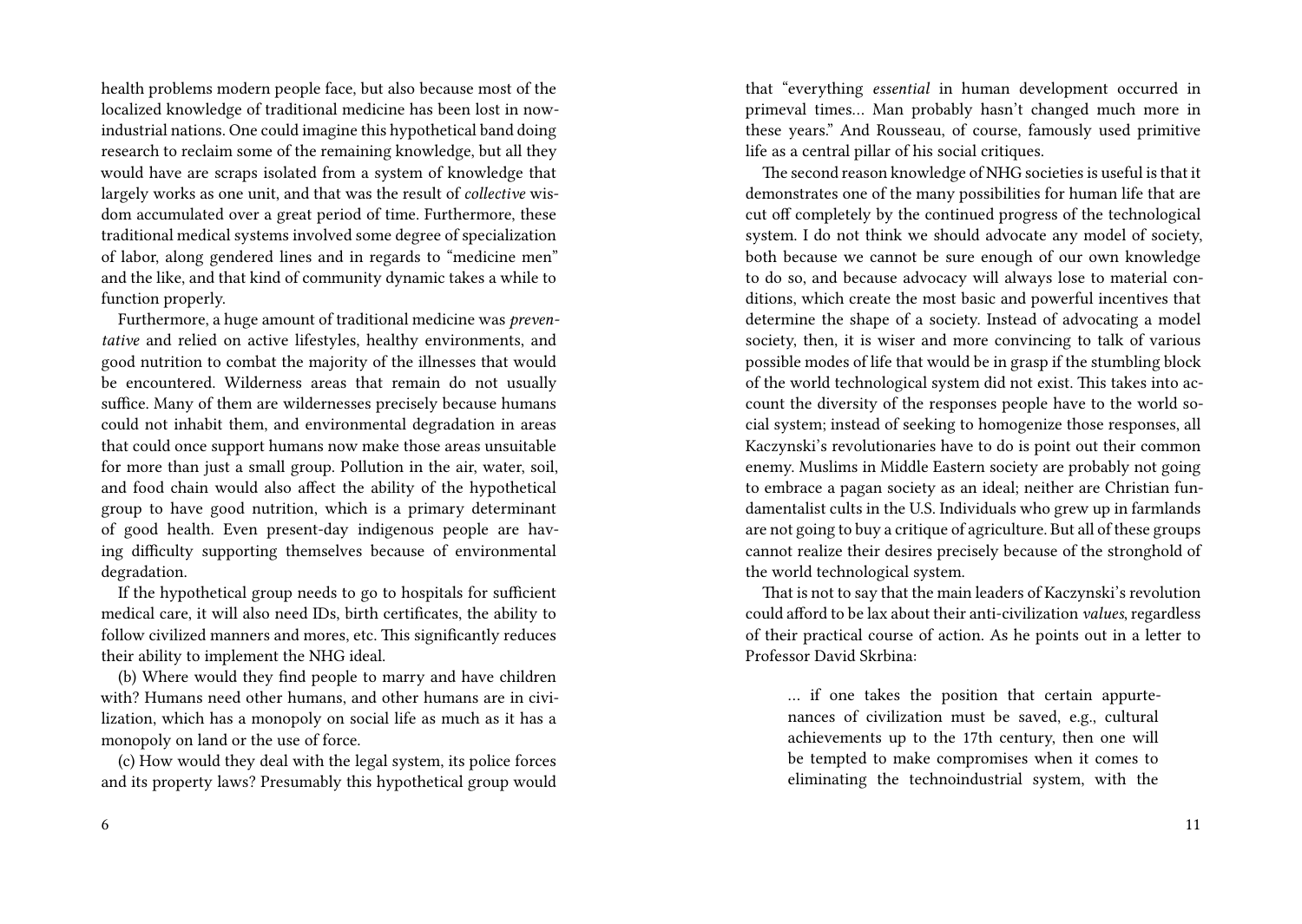of a subculture that extolled the values of primitive life, often based on romanticized visions, and produced the aesthetic we now associate with the wanna-be-Indian types today. Unnecessary emphasis on the NHG ideal would associate radicals with this stereotype, and I don't think that is to their advantage. Speaking from personal experience, the people you want on your side don't exactly take you seriously.

Finally, the ideal also seems to attract people from the higher strata of society who only understand NHG society in abstract terms and have no real conception of the work required to live in non-industrial conditions. This breeds the kind of idealization of primitive life mentioned above, as does the widespread acceptance of various "noble savage" mythologies. An example of the latter: some members of my family often mention how Native Americans "used every part of the animal" without wasting anything. At first I didn't say anthing about this. But when we went to visit a museum on Native American history, I saw an exhibit showing a plains Indian buffalo hunt, during which Natives would drive whole herds of buffalo over a cliff and only take a percentage of the kill. I briefly mentioned the "every part of the animal" mantra, there was a short discussion of denial, and I simply let the topic pass. These conceptions of Native life are much too widespread, especially in the U.S., to really counter, and arguments about them seem to me to be a waste of time.

### **Uses and Alternatives to the Ideal**

None of this is to say that we should never mention nomadic hunter/gatherer society. On the contrary, knowledge of primitive societies is extremely important, for at least two reasons.

First, it is useful for critique. As Paine wrote," "To understand what the state of society ought to be, it is necessary to have some idea of the natural and primitive state of man." Nietzsche writes

spend a large amount of its time avoiding the legal system and skirting property laws. But inevitably some of its members will get wrapped up in the legal system, also requiring IDs, birth certificates, etc. This is all assuming that the hypothetical group can skirt property laws effectively enough to truly live off the land, which would require, at the very least, a nomadic cycle of travel or an enormous and biodiverse region of land with few borders dividing it.

Of course, as stated below, the ostensible purpose of the NHG ideal is not to encourage people to implement it, only to provide a positive social vision. Still, the factors listed above are important because they will presumably be just as relevant during and some time after a collapse of industrial infrastructure anywhere it happens to occur. In any case, people don't successfully form societies based on abstract commitment to ideals. They shape their societies in response to the economic, technological, and environmental conditions around them, and usually they will choose the easiest path to satisfying their needs. If societies transition to an NHG mode of subsistence, then, it will be out of necessity, not ideological commitment.

## **The Population Problem**

If the world were to revert to a hunting and gathering mode of subsistence, most of the population would die. This is one of the primary criticisms aimed at primitivists, and there is no way around it. But if the goal is only to "eliminate the industrial system" and not to implement an NHG way of life, then discussion of the NHG ideal makes discussions about the population problem unnecessarily difficult.

For one, if TK is right that the rise of agriculture is inevitable in suitable environmental conditions, then the end of the industrial system would not necessarily mean a world of a few hundred thou